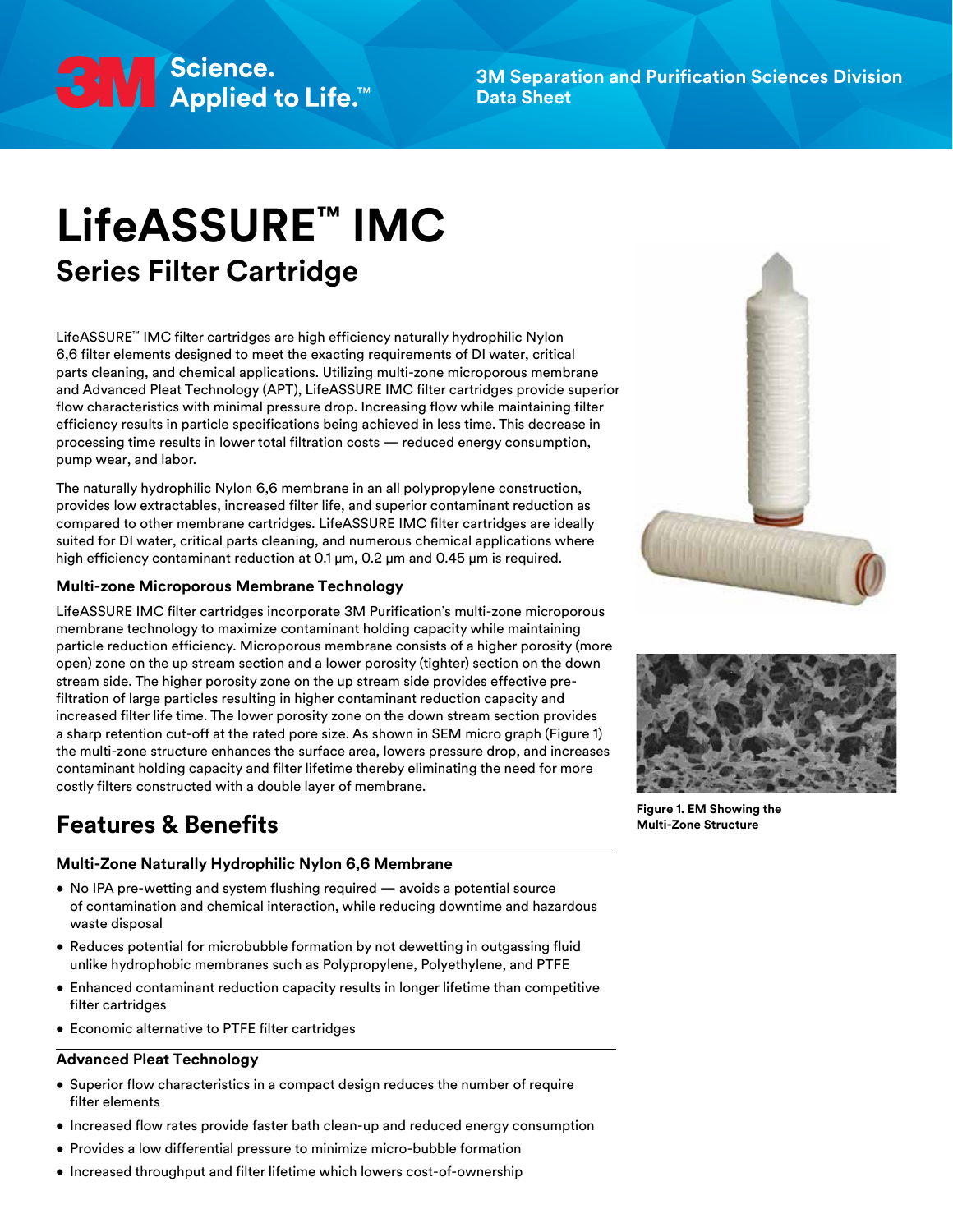# **Superior Gel Reduction Provided by APT**

Normally a small amount of gel particles can be found in DI water and chemicals. Their reduction from these fluids is highly dependent on differential pressure across the filtration system. Since these gels are deformable, they can extrude through a filter at high differential pressures. At low differential pressures, the forces that would deform gels are correspondingly lower and the gels are retained by the membrane media. 3M Purification has been able to maximize filtration surface area, which assures a low differential pressure, making it ideal for gel reduction. The increase infiltration surface area is achieved by using the Advanced Pleat Technology.



**Figure 2. Conventional Pleat Design**



**Figure 3. Advanced Pleat Technology**

The service life of a pleated filter cartridge is often dictated by the accessible surface area. Conventional pleated filters may offer a large gross surface area, but when the media is packed into the cartridge, only part of the surface area is used resulting in both flow restrictions and limited contaminant holding capacity. The "blind" or unused area commonly occurs near the inside diameter (Figure 2) where the pleats are most tightly compressed. The LifeASSURE™ IMC filter cartridge is manufactured using a staggered and stepped configuration (Figure 3) which reduces the open space between the outside pleats. This novel technology maximizes capacity by increasing the open area which allows for greater particle loading at the inside diameter, while the shorter stepped pleats take advantage of existing open space closer to the outside diameter of the cartridge. The result is a fully used surface area that provides superior filter life.

#### **Enhanced Filter Lifetime**

The data in Chart 1 illustrates the through put advantage of the LifeASSURE IMC filter — indicative of both enhanced service life and greater contaminant holding capacity. When compared to competitive products, the available grades of LifeASSURE IMC allow the users to select equivalent effluent quality with vastly superior life, or, improve the effluent quality with reduced, yet competitively superior, service life. Either way the result is the same —LifeASSURE IMC filters allow significantly more through put than competitive filters and provide as much as twice the service life.





## **Benefits of Higher Per-Cartridge Flow Rates**

The novel construction of the LifeASSURE IMC results in a higher per cartridge flow rate at the same pressure drop as compared to competitive filters. This can reduce filtration costs two ways:

**Less Frequent Filter Change-outs** — For existing applications at a given flow rate, filter cartridges with more surface area per cartridge have a lower flux (flow per unit surface area) than filters cartridges with less surface area. Since filter life time is inversely proportional to flux (lower flux = longer filter life) in most applications. LifeASSURE IMC filter cartridges provide longer life and require fewer filter cartridge change-outs.

**Reduced Filter Housing Costs** — A filter cartridge that can deliver a higher flow rate at the same pressure drop when compared to competitive products will reduce filtration costs because fewer filters are required for the system. This in turn, allows for the use of smaller and less costly filter housings which reduces initial capital investment, filter change-out time, and total cost-of-owner ship for the life of the process. Chart 2 provides the typical flow rate vs. pressure drop data for the three grades of LifeASSURE IMC (0.1 μm, 0.2 μm and 0.45 μm) available.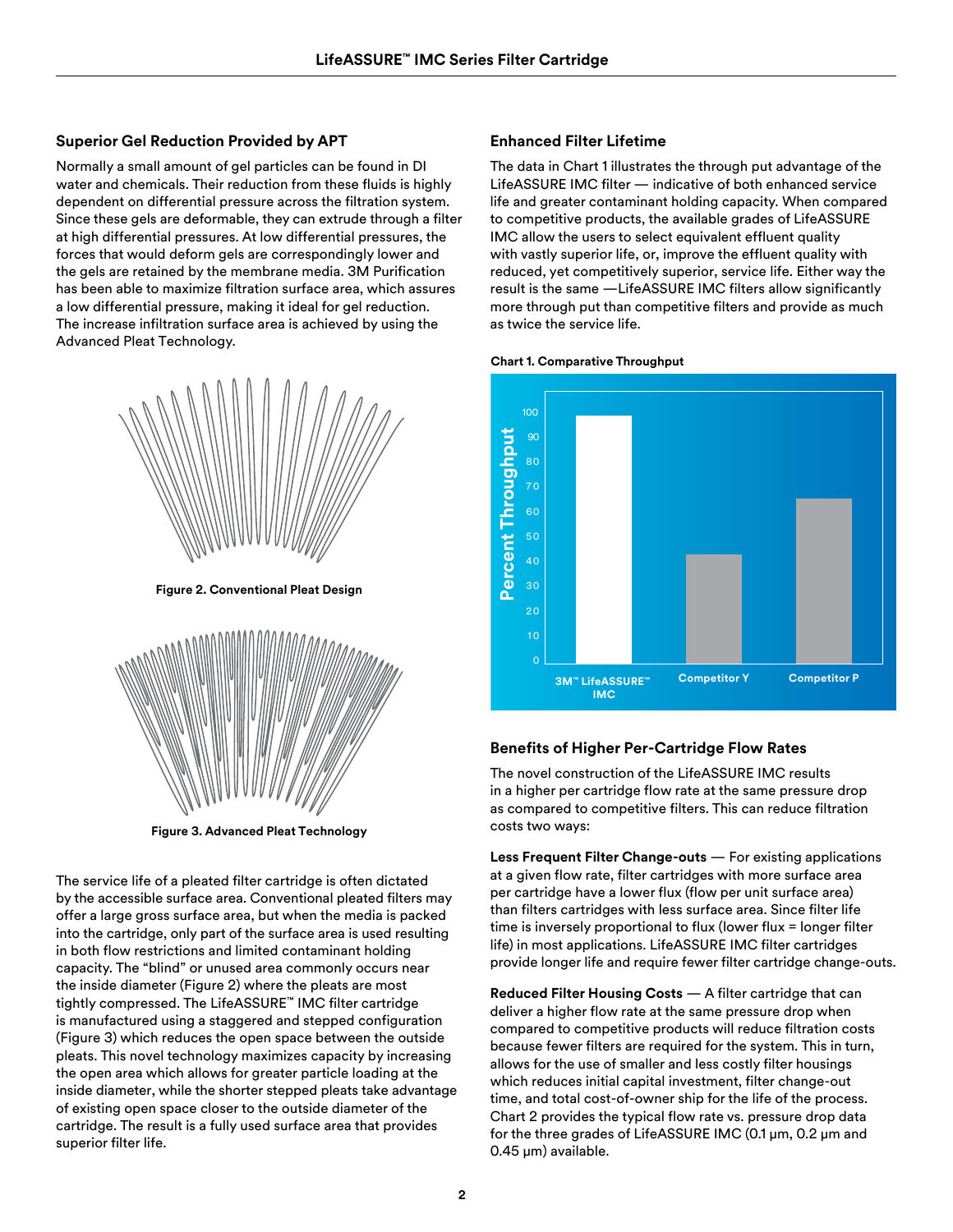Differential Pressure (psid) **Differential Pressure (psid) MC 010** Differential Pressure (bar) **Differential Pressure (bar)** 0.15 **IMC 020** 2 **IMC 045 MC 065** 1.5 0.10 **MC 080** 0.05 0.5 0 0 2 4 6 8 10 Flow Rate (gpm) @ 77°F (25°C) × 0 5 10 15 20 25 30 35 Flow Rate (lpm) @ 77°F (25°C)

#### **Chart 2. 10 in. Cartridge Typical Water Flow Rates**



## **LifeASSURE™ IMC Cartridge Construction**

LifeASSURE™ IMC filter cartridges are constructed of high efficiency, naturally hydrophilic, single layer Nylon 6,6 membrane. The cage, core, end caps, and membrane supports are made of polypropylene. No adhesives, binders, or surfactants are used in the manufacturing process. Cartridges are manufactured and bagged in a clean environment under an ISO certified quality system using advanced thermosplastic welding techniques to ensure filter integrity out of the package.

| <b>Cartridge Component</b>                                 |                                                                              |  |  |  |  |
|------------------------------------------------------------|------------------------------------------------------------------------------|--|--|--|--|
| Membrane                                                   | Multi-Zone Microporous Naturally Hydrophilic Nylon 6,6                       |  |  |  |  |
| Cage, Core, End-Caps, and Media Support Layers             | Polypropylene                                                                |  |  |  |  |
| <b>Cartridge Dimensions</b>                                |                                                                              |  |  |  |  |
| <b>Filtration Surface Area</b>                             | 10 in. element* = 11.0 ft. <sup>2</sup> (1.02m <sup>2</sup> )                |  |  |  |  |
| <b>Nominal Outside Diameter</b>                            | $2-3/4$ in. $(7cm)$                                                          |  |  |  |  |
| <b>Nominal Length</b>                                      | 10 in. (25.4cm), 20 in. (50.8cm), 30 in. (76.2cm)                            |  |  |  |  |
| <b>Operating Parameters</b>                                |                                                                              |  |  |  |  |
| <b>Maximum Operation Temperature</b>                       | 176°F (80°C) for 30 minutes                                                  |  |  |  |  |
| <b>Maximum Differential Pressure</b>                       | Forward: 80 psid @ 77°F (5.5 bar @ 25°C)<br>35 psid @ 176°F (2.4 bar @ 80°C) |  |  |  |  |
| <b>Recommended Filter Change-out Differential Pressure</b> | 35 psid (2.4 bar)                                                            |  |  |  |  |
| <b>Reduction Ratings</b>                                   | $0.1\mu$ m, $0.2\mu$ m, $0.45\mu$ m                                          |  |  |  |  |

\*For 20- and 30-inch elements, multiply by 2 and 3 respectively.